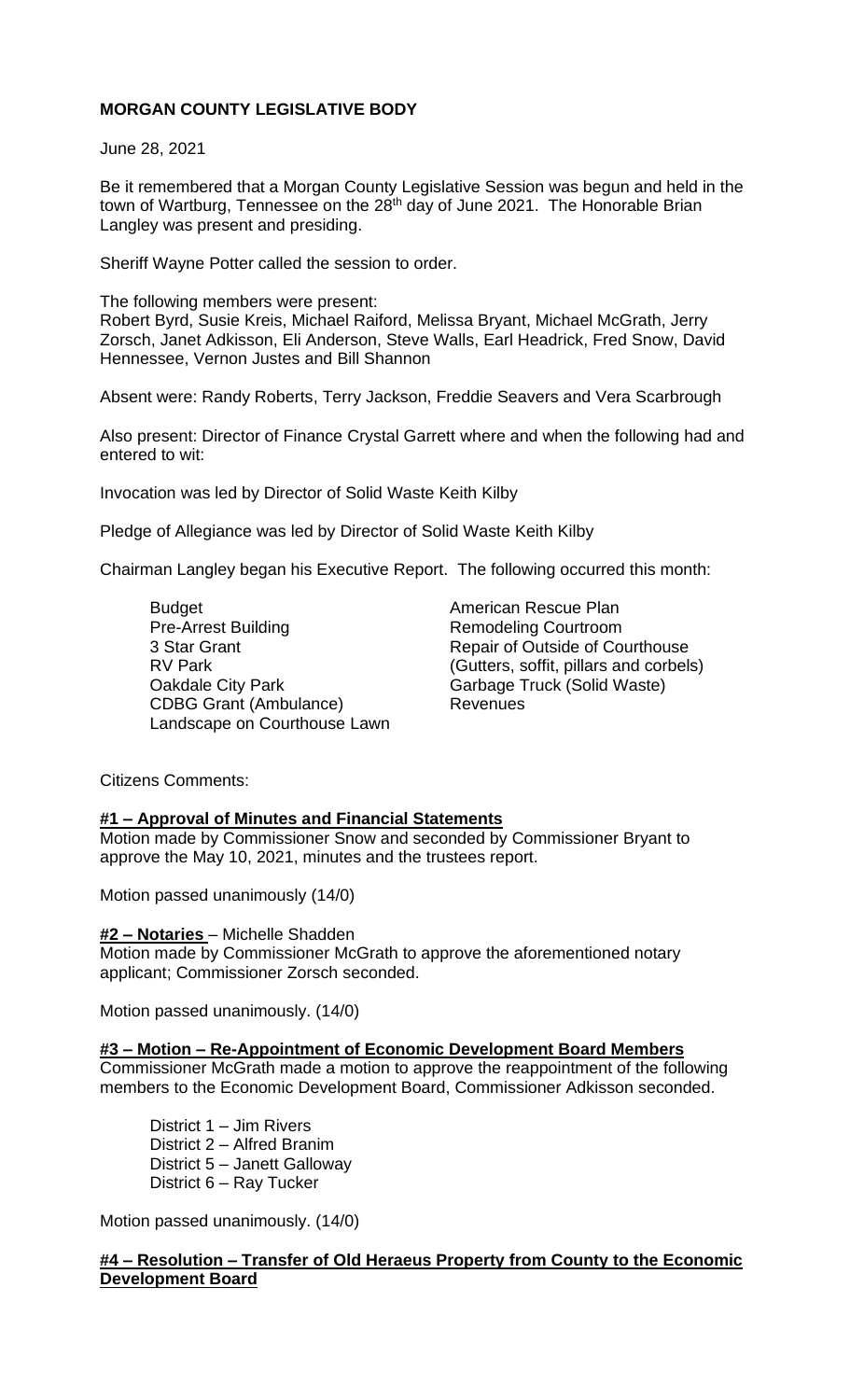Commissioner Snow made a motion to approve the transfers of old Heraeus property from county to the Economic Development Board to sell to the new owners, Commissioner Hennessee seconded.

Motion passed unanimously. (14/0)

# **#5 – Resolution – To Increase the Required Threshold of Competitive Bids or Proposals**

Commissioner Byrd made a motion to increase the threshold required of competitive bids or proposals from \$10,000.00 to \$25,000.00, Commissioner Bryant seconded.

Motion passed unanimously. (14/0)

### **Budget Committee**

### **#6 - Motion – Approval of 2021-22 Morgan County School Budget**

Commissioner Justes made a motion to approve the 2021-22 Morgan County School Budget as presented at <\$444,290.00>, Commissioner Bryant seconded

Motion passed unanimously. (14/0)

### **#7 – Motion – Budget Amendment 101-45 – Other Uses**

Commissioner Justes made a motion to approve budget amendment 101-45 in the amount of \$108,735.60 for year-end adjustments, Commissioner Hennessee seconded.

Motion passed unanimously. (14/0)

### **#8 – Motion – Budget Amendment 101-46 – Admin of Justice Grants**

Commissioner Justes made a motion to approve budget amendment 101-46 in the amount of \$180,058.00 for year-end adjustments, Commissioner Bryant seconded.

Motion passed unanimously. (14/0)

# **#9 – Motion – Budget Amendment 101-47 – Parks & Fair Board**

Commissioner Justes made a motion to approve budget amendment 101-47 in the amount of \$750.00 for year-end adjustments, Commissioner Bryant seconded.

Motion passed unanimously. (14/0)

### **#10 – Motion – Budget Amendment 101-48 – Libraries**

Commissioner Justes made a motion to approve budget amendment 101-48 in the amount of \$11,125.00 for year-end adjustments, Commissioner Kreis seconded.

Motion passed unanimously. (14/0)

### **#11 – Motion – Budget Amendment 101-49 – Ambulance/EMS**

Commissioner Justes made a motion to approve budget amendment 101-49 in the amount of \$100,415.00 for year-end adjustments, Commissioner Hennessee seconded.

Motion passed unanimously. (14/0)

### **#12 – Motion – Budget Amendment 101-50 – Civil Defense**

Commissioner Justes made a motion to approve budget amendment 101-50 in the amount of \$4,708.52 for year-end adjustments, Commissioner Bryant seconded.

Motion passed unanimously. (14/0)

# **#13 – Motion – Budget Amendment 101-51 – Miscellaneous/COVID**

Commissioner Justes made a motion to approve budget amendment 101-51 in the amount of \$11,614.59 for year-end adjustments, Commissioner Bryant seconded.

Motion passed unanimously. (14/0)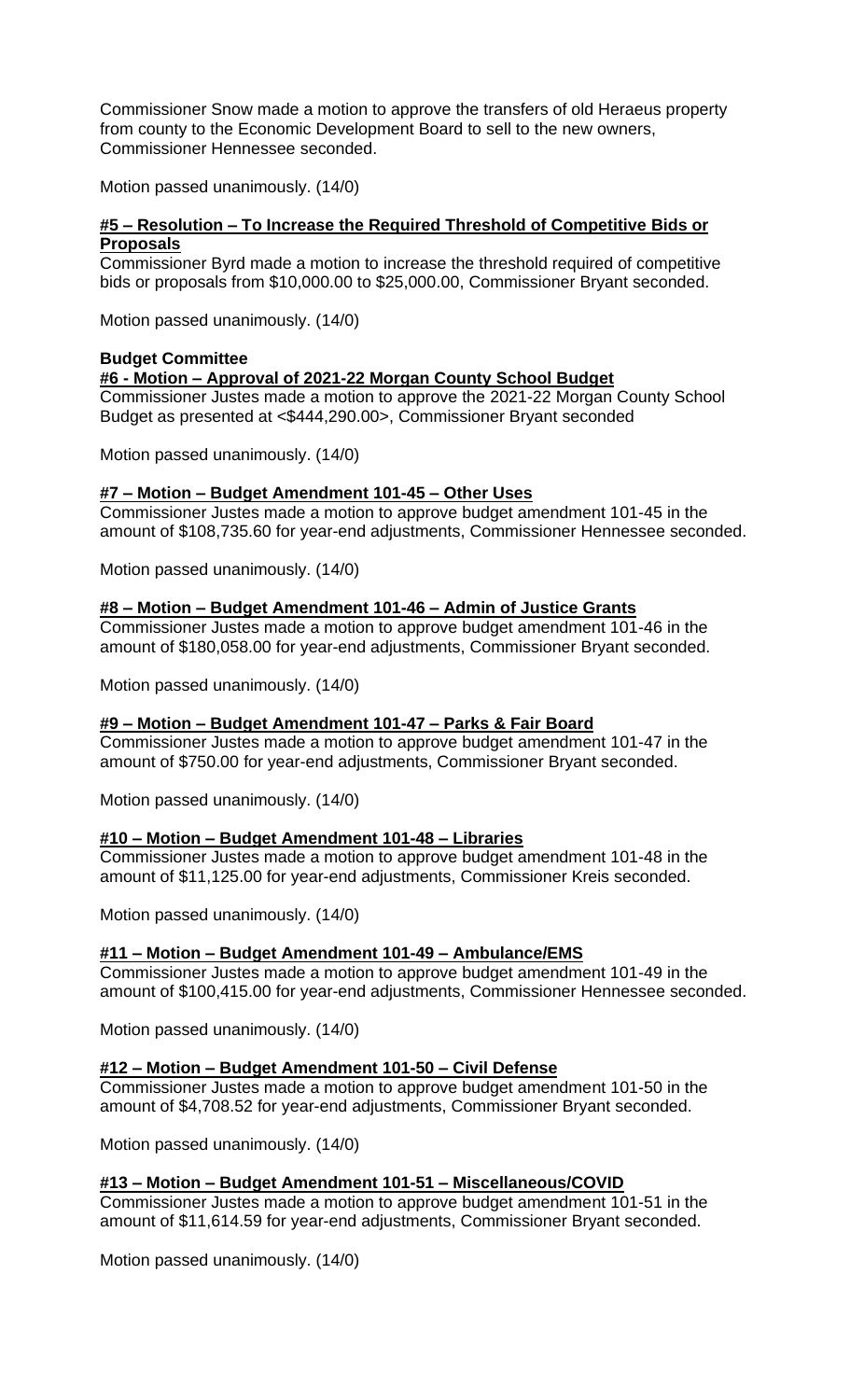## **#14 – Motion – Budget Amendment 101-52 – Drug Court/Juvenile**

Commissioner Justes made a motion to approve budget amendment 101-52 in the amount of \$1,450.00 for year-end adjustments, Commissioner Raiford seconded.

Motion passed unanimously. (14/0)

### **#15 – Motion – Budget Amendment 101-53 – Property Assessor**

Commissioner Justes made a motion to approve budget amendment 101-53 in the amount of \$8,950.00 for year-end adjustments, Commissioner Bryant seconded.

Motion passed unanimously. (14/0)

### **#16 – Motion – Budget Amendment 101-54 – Accounting/Budgeting**

Commissioner Justes made a motion to approve budget amendment 101-54 in the amount of \$10,100.00 for year-end adjustments, Commissioner Hennessee seconded.

Motion passed unanimously. (14/0)

# **#17 – Motion – Budget Amendment 101-55 – County Buildings**

Commissioner Justes made a motion to approve budget amendment 101-55 in the amount of \$40,060.00 for year-end adjustments, Commissioner Bryant seconded.

Motion passed unanimously. (14/0)

### **#18 – Motion – Budget Amendment 101-56 – Register of Deeds**

Commissioner Justes made a motion to approve budget amendment 101-56 in the amount of \$3,475.00 for year-end adjustments, Commissioner Kreis seconded.

Motion passed unanimously. (14/0)

### **#19 – Motion – Budget Amendment 101-57 – County Coroner**

Commissioner Justes made a motion to approve budget amendment 101-57 in the amount of \$21,900.00 for year-end adjustments, Commissioner Raiford seconded.

Motion passed unanimously. (14/0)

### **#20 – Motion – Budget Amendment 116-6 – Recycling**

Commissioner Justes made a motion to approve budget amendment 116-6 in the amount of \$10,666.45 for year-end adjustments, Commissioner Kreis seconded.

Motion passed unanimously. (14/0)

### **#21 – Motion – Budget Amendment 116-7 – Solid Waste COVID Exp**

Commissioner Justes made a motion to approve budget amendment 116-7 in the amount of \$37,240.00 for audit corrections, Commissioner Raiford seconded.

Motion passed unanimously. (14/0)

### **#22 – Motion – Budget Amendment 131-5 – Highway**

Commissioner Justes made a motion to approve budget amendment 131-5 in the amount of \$207,217.11 for end of year adjustments, Commissioner Kreis seconded.

Motion passed unanimously. (14/0)

### **#23 – Motion – Budget Amendments #74-94 for BOE**

Commissioner Justes made a motion to approve the Board of Education budget amendment #74-94, Commissioner Hennessee seconded.

Motion passed unanimously. (14/0)